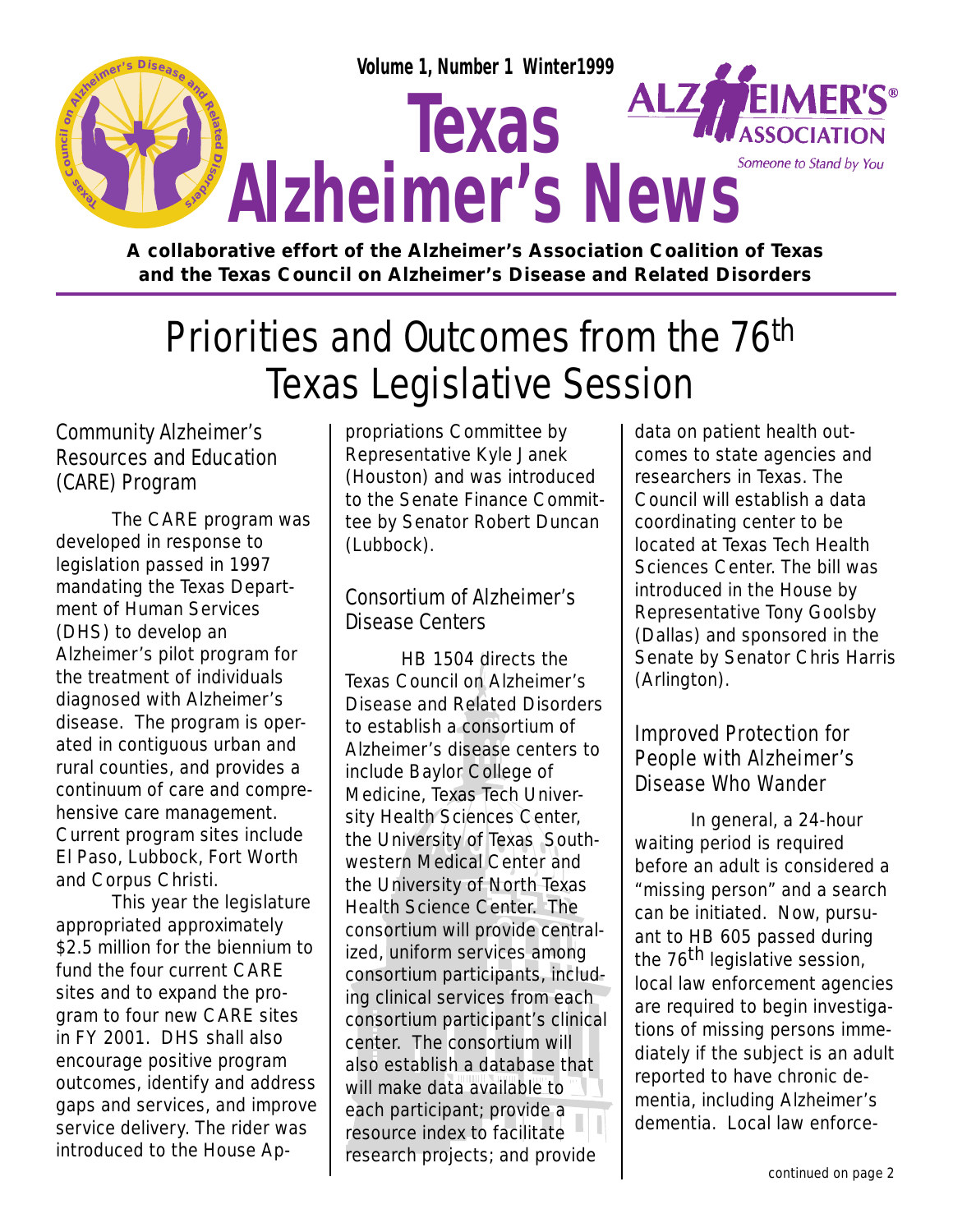#### continued from page 2

ment are also required to enter the person's name into the Alzheimer's Association Safe Return program, a nationwide identification, support and registration program that assists in the safe return of individuals with Alzheimer's or a related dementia who wander or become lost. This bill was introduced in the House by Representative Sherri Greenberg (Austin) and sponsored in the Senate by Senator Kenneth Armbrister (Victoria).

#### Community Based Alternatives (CBA) Program

tional federal mate<br>age number of CB<br>served per month<br>will be 23,900 and<br>will be 26,575. B<sub>)</sub><br>comparison, in FY<br>average number o<br>served per month<br>**The Options Case** The legislature appropriated \$27,500,000 in state funds for this community care program over the biennium. With this money, and an additional federal match, the average number of CBA clients served per month in FY 2000 will be 23,900 and in FY 2001 will be 26,575. By way of comparison, in FY 1999 the average number of CBA clients served per month was 22,000.

# Management Program

This program provides case coordination and service arrangements for older adults who do not qualify for Medicaid. The program received the same funding that it received last session - \$800,000 in general revenue per year.

#### Adult Day Care

The legislature appropriated an additional \$20.8 million in state funds over the biennium (with an additional federal match of approximately \$33 million over the biennium) for rate increases in community care programs under the Department of Human Services. Programs to receive rate increases were not specified.

#### Nursing Facility Reimbursement Increase

The legislature appropriated appropriated \$27.8 million in state funds for rate increases during FY 2001. The FY 2001 year increases are contingent upon "adoption of agency rules that incentivize increased direct care staffing and direct care wages and benefits in nursing homes. . ." and assurances that "providers will comply with the new staffing reimbursement rules..."  $\boldsymbol{\Omega}$ 

incerest thanks to all the<br>nembers of the Texas Legisl<br>ure who played a role in the Council during the 76<sup>th</sup><br>Texas Legislative Session. The Coalition and the Council wish to express our sincerest thanks to all the members of the Texas Legislature who played a role in advancing these pieces of legislation and who supported the efforts of the Coalition and Texas Legislative Session.



## Best Practices Adult Day Care

Adult Day Care centers provide a structured setting in which people with Alzheimer's disease and other disabilities can benefit from personal counseling and other services and where they may enjoy activities such as exercise and crafts. Adult day care programs are offered in community centers, retirement homes, nursing facilities, hospitals and religious centers. Day care benefits both the caregiver and the person with Alzheimer's.

The structured activities provided in adult day care help to reduce challenging behaviors often associated with Alzheimer's by keeping clients active and involved on a daily basis. Disturbances in mood may accompany the progression of dementia. By providing a variety of therapeutic services, adult day care programs are effective in improving mood among cognitively impaired older adults.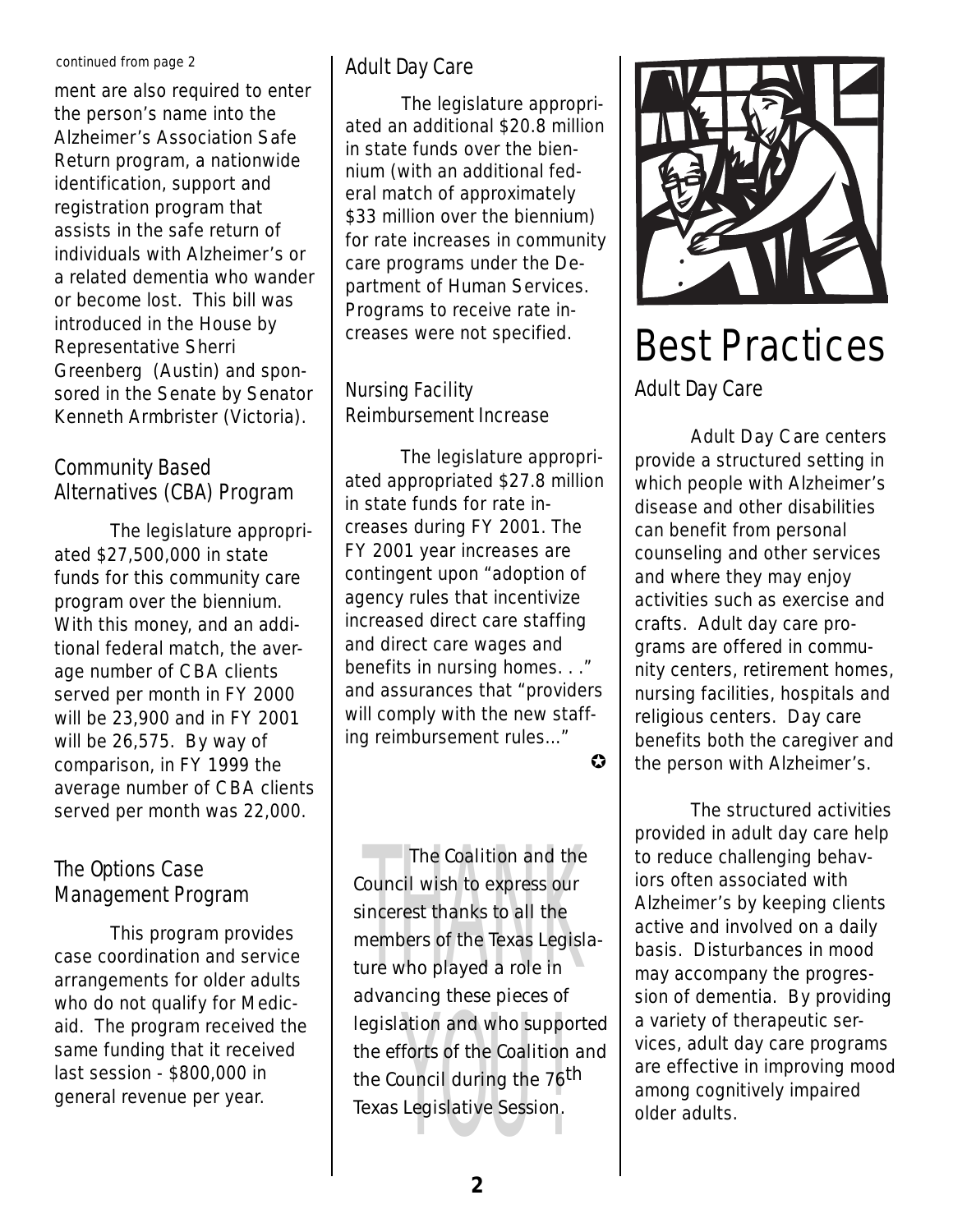Older adults suffering from dementia are at greater risk for health problems. Professionals at a day care center can help evaluate a person with Alzheimer's and provide the caregiver with ideas for enhancing care giving. The supervision offered by trained staff at adult day care can help prevent and properly treat a number of health problems commonly experienced by people with Alzheimer's disease.

caregiver to keep working or get a break from caregiving. The job of caring for someone with Alzheimer's often results in overwhelming and uncontrollable stress that can take a toll on the caregiver's emotional well-being. In many cases, the caregiver is an older adult with health problems of his or her own. As a result of the stress, caregivers often experience increased health problems as well as depression. In fact, it is not unusual for the person with Alzheimer's to outlive the caregiver. Caregivers also benefit from adult day care programs. Centers can provide the dayto-day support to allow a

Adult day care is a form of respite care that can alleviate the stress associated with caring for a relative. It can free up the caregiver to run necessary errands or go to a doctor's appointment. By allowing the caregiver to take care of himself or herself, both emotionally and physically, adult day care

enables the caregiver to provide better care for a person with Alzheimer's at home for a longer period of time.

The cost of care starts at approximately \$25 dollars a day. Some centers offer ser-



vices on a sliding scale, where caregivers pay according to ability or income. Medicaid covers costs for people with very low income and few assets. Medicare does not pay for adult day care.

In summary, adult day care is an effective and financially viable treatment for Alzheimer's disease. By serving as a complement to caregiving families, homebased services, and primary care, adult day care programs maintain the levels of functioning necessary to prevent excess disability and help older adults remain in the place they want to be most: home.

 $\Omega$ 

**Texas Alzheimer's News** (pending) is published quarterly by: Texas Department of Health Office of Special Projects 1100 West 49th Street Austin, Texas 78756-3199 **Subscription price:** No cost to subscribers Application to Mail at Periodicals Postage Rates is Pending at Austin, Texas.<br>**POSTMASTER:** Send address changes to: Send address changes to : Texas Alzheimer's News Texas Department of Health G408 1100 West 49th Street Austin, Texas 78756-3199

For more information on Alzheimer's disease and/or to be placed on the mailing list, call 1-800-242-3399. Information is also available via the Internet at http://www.tdh.state.tx.us/osp/alz.htm

Letters should be addressed to Elaine Braslow, M.Ed., Editor, Texas Department of Health, 1100 W. 49<sup>th</sup> St., Austin, TX 78756.

#### **Editorial Staff**

Kay W. Hricik, JD, MPAff, Public Policy Director, Alzheimer's Association, 512-454-5476

Elaine Braslow, M.Ed., Director, Office of Special Projects, Texas Dept. of Health, 512-458-7534.

Linda Jones, MSPH, Texas Dept. of Health, 512-458-7534.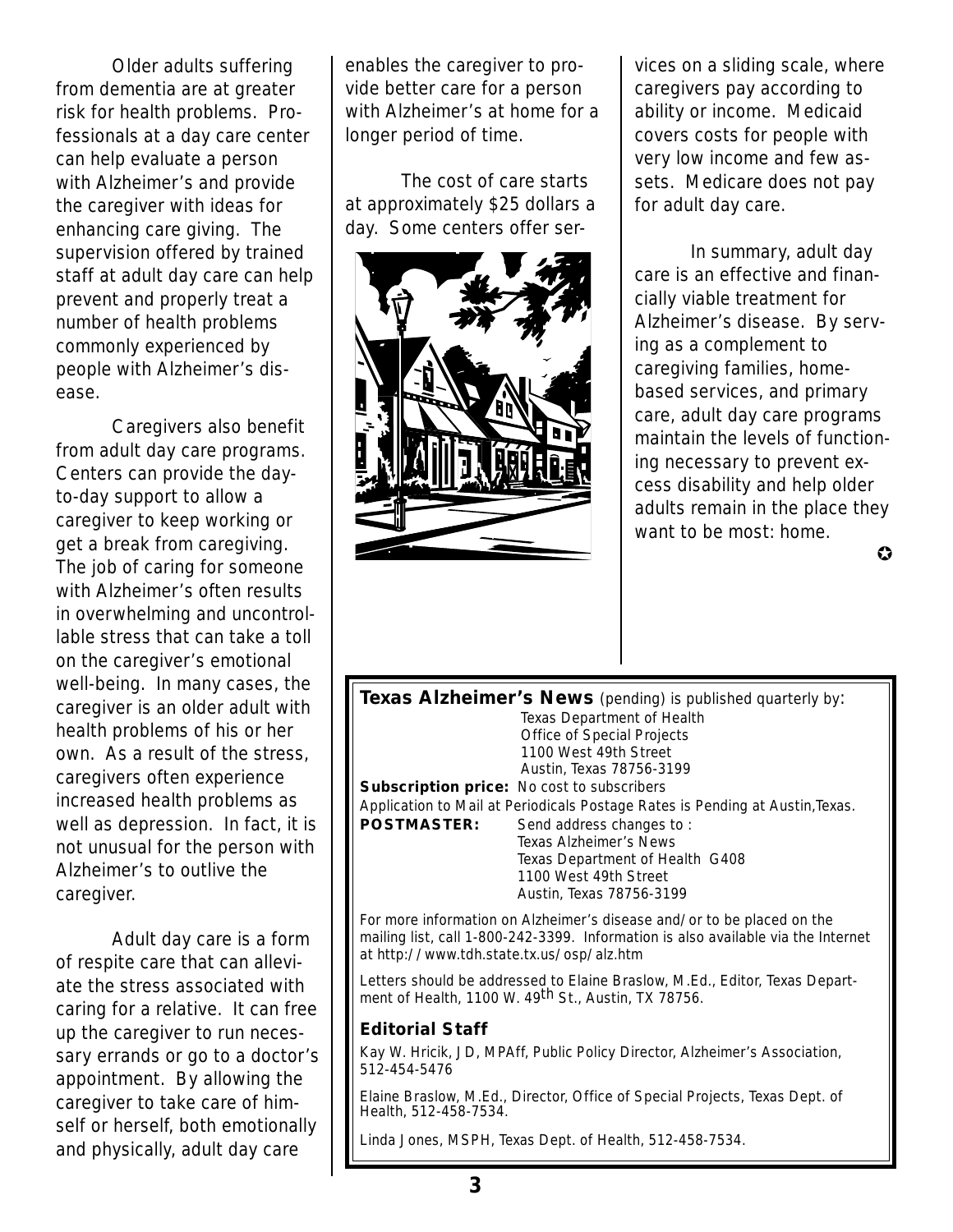

## lzheimer's **Association** Chapters in Texas

West Central Texas Chapter P.O. Box 3344

Abilene, TX 79604-3344 915-672-2907

## Greater Austin Chapter

P.O. Box 4829 Austin, TX 78765 512-454-5476

Greater Beaumont Area Chapter 780 S. Fourth Street Beaumont, TX 77701 409-833-1613

#### Coastal Bend Chapter

4626 Weber Road, Suite E Corpus Christi, TX 78411 512-854-3887

#### Greater Dallas Chapter

2910 Swiss Avenue Dallas, TX 75204 214-827-0062

#### El Paso Chapter

4400 N. Mesa, Suite 9 El Paso, TX 79902 915-544-1799

Greater Houston Chapter

6161 Savoy, Suite 240 Houston, TX 77036 713-266-6400

Greater West Texas Chapter P.O. Box 3389 Midland, TX 79702-3389 915-570-9191

The Panhandle Area Chapter 2200 West 7th Street Amarillo, TX 79106 806-372-8693

#### Tarrant County Chapter

P.O. Box 9709 Fort Worth, TX 76147 817-336-4949

#### South Central Texas Chapter

8546 Broadway, Suite 110 San Antonio, TX 78217-6351 210-822-6449

#### Northeast Texas Chapter

3613 South Broadway, Suite 401 Tyler, TX 75701-8732 903-509-8323

#### South Plains Chapter

3601 4th Street Suite 3a116 Lubbock, TX 79430 806-799-4708

Greater Wichita Falls Chapter 801 Burnet Wichita Falls, TX 76301 940-767-8800

Greater East Texas Chapter P.O. Box 630636 Nacogdoches, TX 75963-0636 409-569-1325

Greater Texarkana Area Chapter P.O. Box 7812 Texarkana, TX 75505-7812 903-792-6122

#### Rio Grande Valley Chapter

1000 Camelot Drive Suite 6005 Harlingen, TX 78550 956-440-0636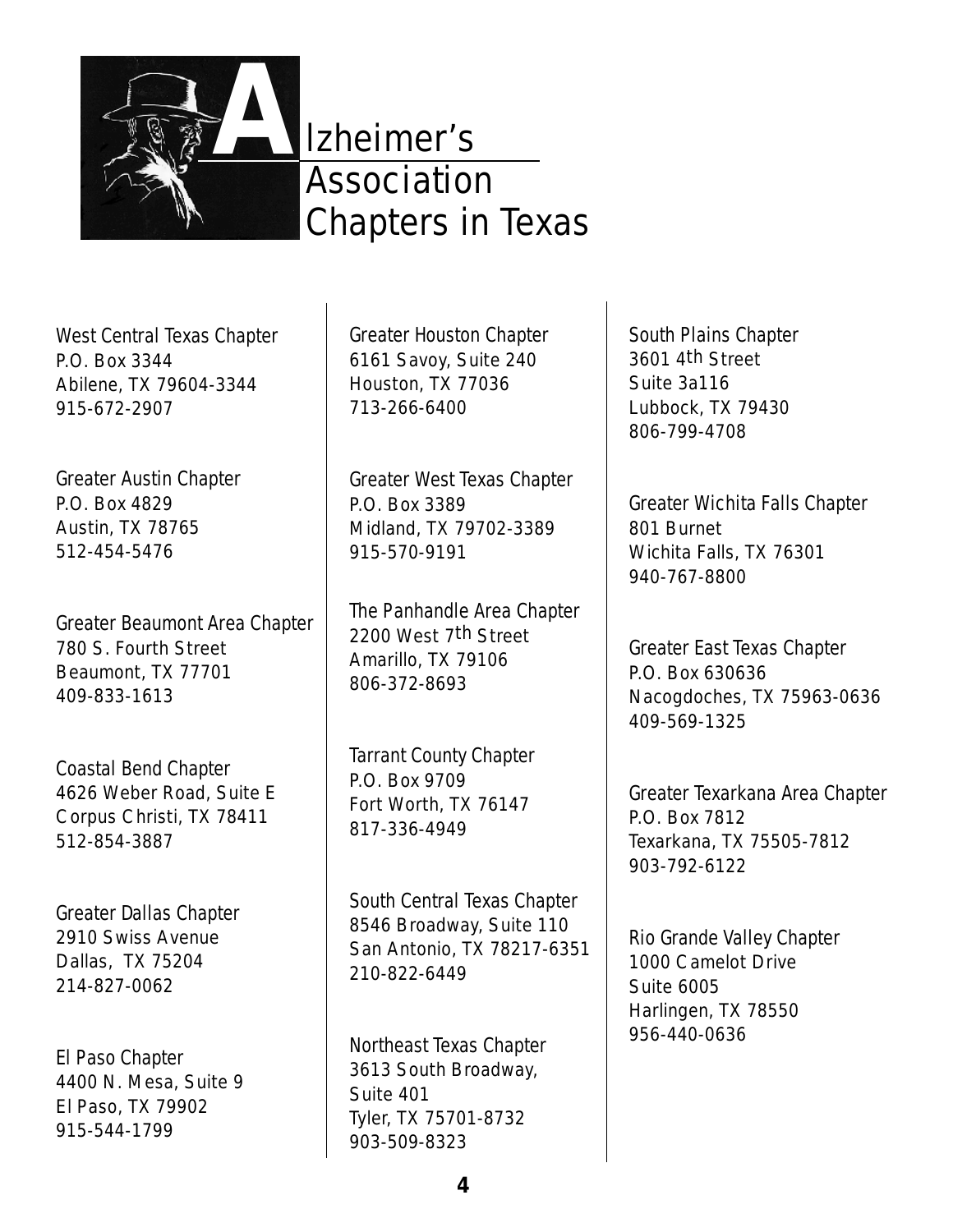# Research Update

## **TEXAS TECH DNA BANK RESEARCHERS LINK A MILDER FORM OF ALZHEIMER'S DISEASE TO CHROMOSOME 3**

At Texas Tech University Health Sciences Center in Lubbock, Dr. Shirley Poduslo and her research staff are searching for the cause of Alzheimer's disease. Since the disease can exist in several members of a family, there is probably a genetic basis for much of the disease. Finding the genes involved will enable the development of tests to identify people at risk of developing the disease before symptoms even start. Then it is hoped that methods of prevention can be applied.

In order to find the genes involved in the development of Alzheimer's disease, the DNA Bank - a collection of DNA samples from Alzheimer's patients and their family members who live around Texas, was established at Texas Tech. The DNA Bank includes samples from the patient and his or her spouse, the patient's siblings and children and their respective spouses, and even the grandchildren. The more people who enroll in the DNA Bank, the better the chances are of finding the cause of the disease.

Here's an example of how it works. A patient with the clinical signs of



Alzheimer's disease, including progressively worse memory loss, enrolled into the DNA Bank. The patient had 3 siblings who were similarly affected. The mother also had several siblings with severe memory problems. The patient lived with the disease for 13 years. After death, an autopsy was performed. The characteristic signs of Alzheimer's in a brain at autopsy are the loss of neurons and presence of plaques and tangles. The patient's brain in this study had plaques only. There were no tangles. The researchers were puzzled. They thought that maybe this patient had a dementia other than Alzheimer's disease. There was a report by a group of

California researchers suggesting that 30% of elderly Alzheimer's patients may have plaques but no tangles at autopsy. These researchers concluded that the patients without the tangles also had Alzheimer's, but a less severe form than if they had both plaques and tangles.

The family enrolled in the DNA Bank fits into this category of Alzheimer's disease in which plaques but not tangles are found in the brain at autopsy. At Texas Tech the researchers were able to show that this form of Alzheimer's disease is linked with markers on chromosome 3. The researchers are now looking for the gene in chromosome 3 that may be mutated in this milder form of the disease. Identifying markers and genes linked with the disease will assist in clinically subclassifying patients according to their presenting symptoms and in identifying potential responses to new drugs coming on the market. This exciting research is made possible not only by the dedicated efforts of Dr. Poduslo and her staff, but also by the patients and their families who have enrolled in the DNA Bank.

Thanks to all!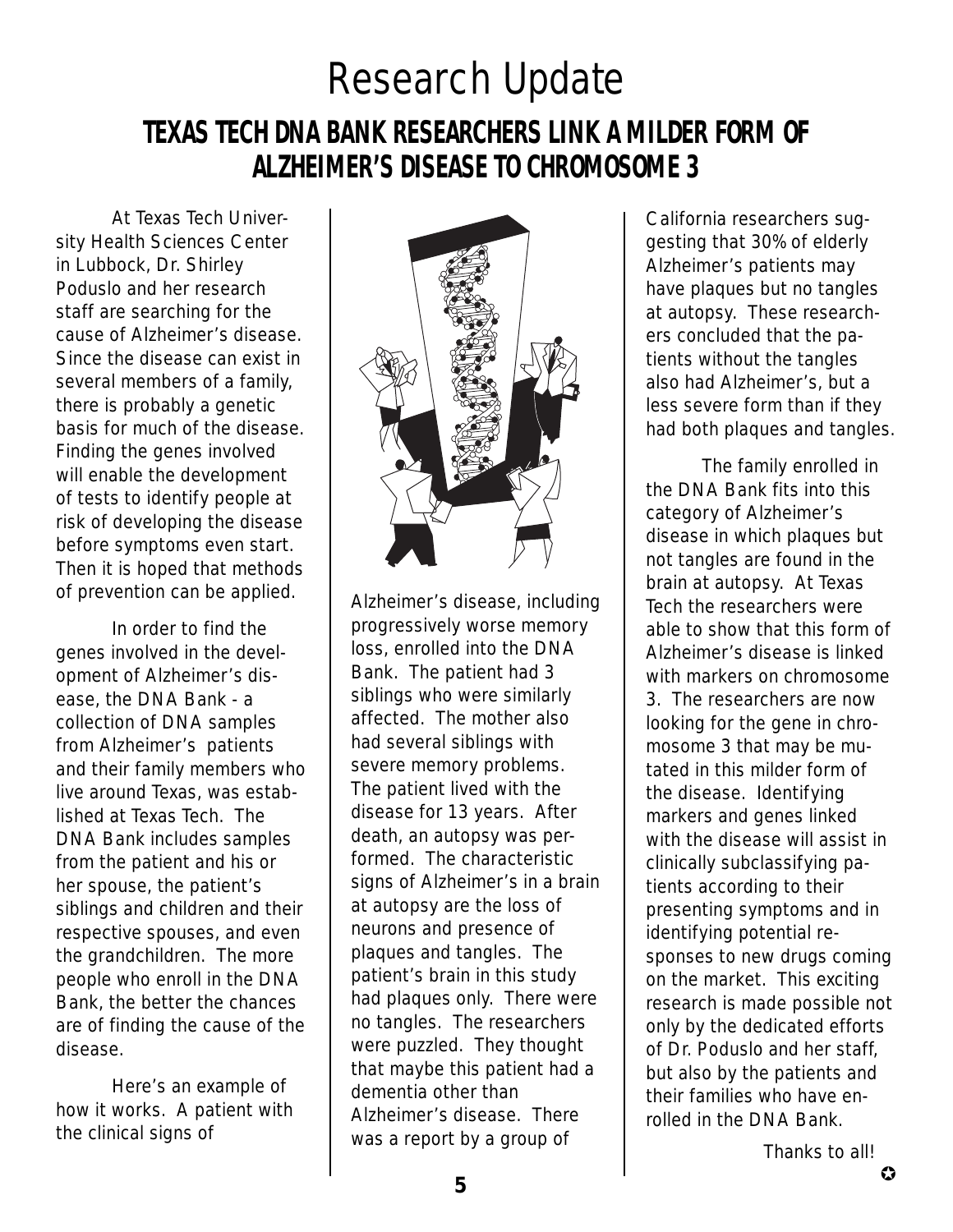# 9 a Community

# **Alzheimer's Disease in the New Millennium: Developing a Community of Care**

**If you are a physician, legislator, ombudsman, healthcare facility administrator, activity director, nurse, case manager, home health aide, or family caregiver,**



# **SAVE THESE DATES!**

**April 27 and 28, 2000 Red Lion Hotel, Austin**



**The Texas Council on Alzheimer's Disease and Related Disorders and the Texas Department of Health present a comprehensive, cutting edge conference!**



- advances in treatment and care
- latest in genetic research
- ☛ legal, financial, ethical, environmental, behavioral, and cultural diversity issues
- ☛ special training for healthcare facility staff
- ☛ validation therapy workshop
- ☛ care options, quality indicators, and community resources



- Marcelle Morrison-Bogorad, Ph.D., National Institute on Aging
- Rachelle Doody, M.D., Ph.D., Baylor College of Medicine
- Shirley Poduslo, Ph.D., Texas Tech University Health Sciences Center
- Myron Weiner, M.D., UT Southwestern Medical Center
- Naomi Feil, M.S.W., Validation Training Institute
- Liz Carpenter, Author and Former Press Secretary to Lady Bird Johnson
- And numerous other experts in the treatment and care of individuals with Alzheimer's disease

## **Continuing education units for multiple disciplines will be available.**

**Call 1-800-242-3399 in February to receive a conference brochure including complete program, session descriptions, and registration information. For now, save these dates: April 27 and 28, 2000!**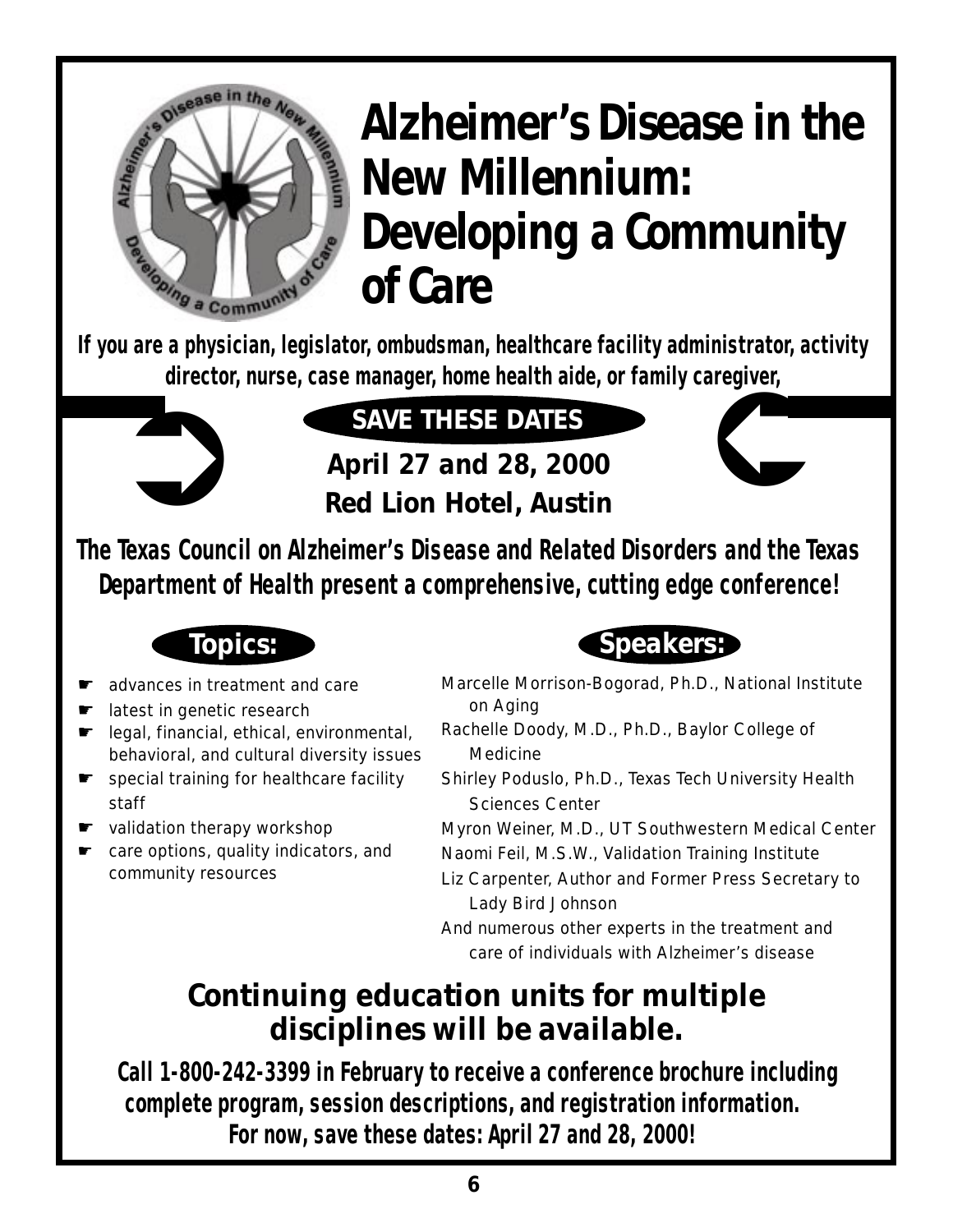# **Caregiver Profile**

### **Coping With a Loss**

by Frances Plotsky

And it is a loss! The person you've been intimate with, have children with, have loved for many years is not the same person you married.

When I first attended the Shoal Creek Hospital **Support** Group, I really didn't like what I was hearing. I did not want to learn how much patients deteriorated. Then one day a lady came from Taylor

bemoaning her life taking care of her husband with Alzheimer's disease. She was almost in tears telling us that all her friends had deserted her, never visiting, never inviting them out, and never calling. I suddenly realized how lucky I was - my friends have been wonderful. "I've made a pot roast for dinner tonight and I know that it's one of your favorites." "We're going to Luby's for supper, come join us." And it

goes on! I have 3 daughters all very busy. One lives in Ft. Worth and has 3 teenage sons, plus teaches preschool; one lives in Houston and is the general manager of her husband's office; and the oldest lives in Austin. She is a nurse supervisor, married, and busy. They all come at first call if I need them, but I don't see them as often as I'd like.

So, my advice to those of you in the same position I

> am in - stay active, keep in touch with your friends, keep active in your various activities - bridge, mah jongg, exercise, whatever. When Mort first went into a home 5 years ago, I had company for dinner every two weeks. I love to cook and it was therapeutic to

see my friends. I can't do it as often now because of a hip that just won't cooperate. I belong to our Sisterhood at my temple and go to religious services as frequently as possible. I promised myself 5 years ago to take care of my health. I have one good meal each day, mostly what I cook.

It is a drag this disease - going on and on. Like Nancy Reagan said, "It's a long goodbye." I keep reminding myself of the good 50 years out of the 57 we had in our marriage. I still leave Gracy Woods many a day with tears in my eyes hating to leave the hand that is holding mine so tightly. I remember a loving family, civic work that we did, and happy times. That helps.

Yes, I am lonely. I miss him terribly, but I feel lucky. I loved and was loved in return.

✪

**Caregiver Tip F Notainally** When people offer to help, don't be shy about accepting the  $\overline{\phantom{a}}$  offer and suggesting  $\overline{\phantom{a}}$ specific things they can do.

## **Caregiver Resources**

**Alzheimer's Association** 1-800-272-3900 http://www.alz.org

**Alzheimer's Disease Program Texas Department of Health** 1-800-242-3399 http://www.tdh.state.tx.us/ osp/alz.htm

**National Family Caregiver Association** 1-800-896-3650 http://www.nfcacares.org